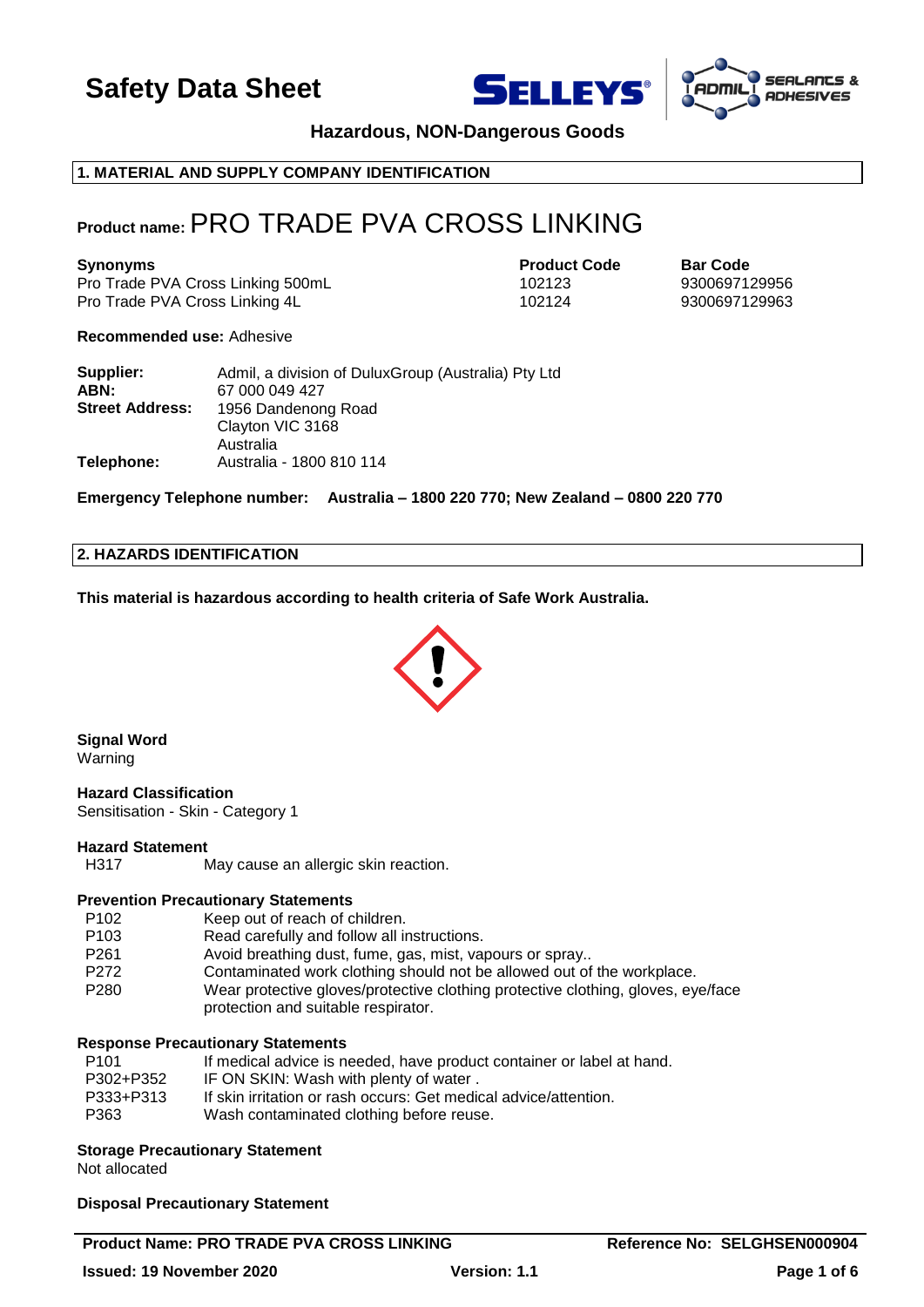



P501 Dispose of contents/container in accordance with local, regional, national and international regulations.

## **Poison Schedule:** Not Applicable

## **DANGEROUS GOOD CLASSIFICATION**

Not classified as Dangerous Goods by the criteria of the "Australian Code for the Transport of Dangerous Goods by Road & Rail" and the "New Zealand NZS5433: Transport of Dangerous Goods on Land".

| <b>3. COMPOSITION INFORMATION</b>                                                |            |                              |
|----------------------------------------------------------------------------------|------------|------------------------------|
| <b>CHEMICAL ENTITY</b>                                                           | CAS NO     | <b>PROPORTION</b>            |
| MIT/CMIT<br>Ingredients determined to be non-hazardous or below reporting limits | 55965-84-9 | $<$ 50 ppm<br><b>Balance</b> |
|                                                                                  |            | 100%                         |

## **4. FIRST AID MEASURES**

If poisoning occurs, contact a doctor or Poisons Information Centre (Phone Australia 131 126, New Zealand 0800 764 766).

**Inhalation:** Remove victim from exposure - avoid becoming a casualty. Remove contaminated clothing and loosen remaining clothing. Allow patient to assume most comfortable position and keep warm. Keep at rest until fully recovered. Seek medical advice if effects persist.

**Skin Contact:** Effects may be delayed. If skin or hair contact occurs, remove contaminated clothing and flush skin and hair with running water. If swelling, redness, blistering or irritation occurs seek medical assistance.

**Eye contact:** If in eyes wash out immediately with water. In all cases of eye contamination it is a sensible precaution to seek medical advice.

**Ingestion:** Rinse mouth with water. If swallowed, do NOT induce vomiting. Give a glass of water to drink. Never give anything by the mouth to an unconscious patient. If vomiting occurs give further water. Seek medical advice.

**PPE for First Aiders:** Wear safety shoes, overalls, gloves, safety glasses. Available information suggests that gloves made from nitrile rubber should be suitable for intermittent contact. However, due to variations in glove construction and local conditions, the user should make a final assessment. Always wash hands before smoking, eating, drinking or using the toilet. Wash contaminated clothing and other protective equipment before storing or re-using.

**Notes to physician:** Treat symptomatically. Effects may be delayed.

## **5. FIRE FIGHTING MEASURES**

**Hazchem Code:** Not applicable.

**Suitable extinguishing media:** If material is involved in a fire use water fog (or if unavailable fine water spray), alcohol resistant foam, standard foam, dry agent (carbon dioxide, dry chemical powder).

**Specific hazards:** Non-combustible material.

**Fire fighting further advice:** Not combustible, however following evaporation of aqueous component residual material can burn if ignited.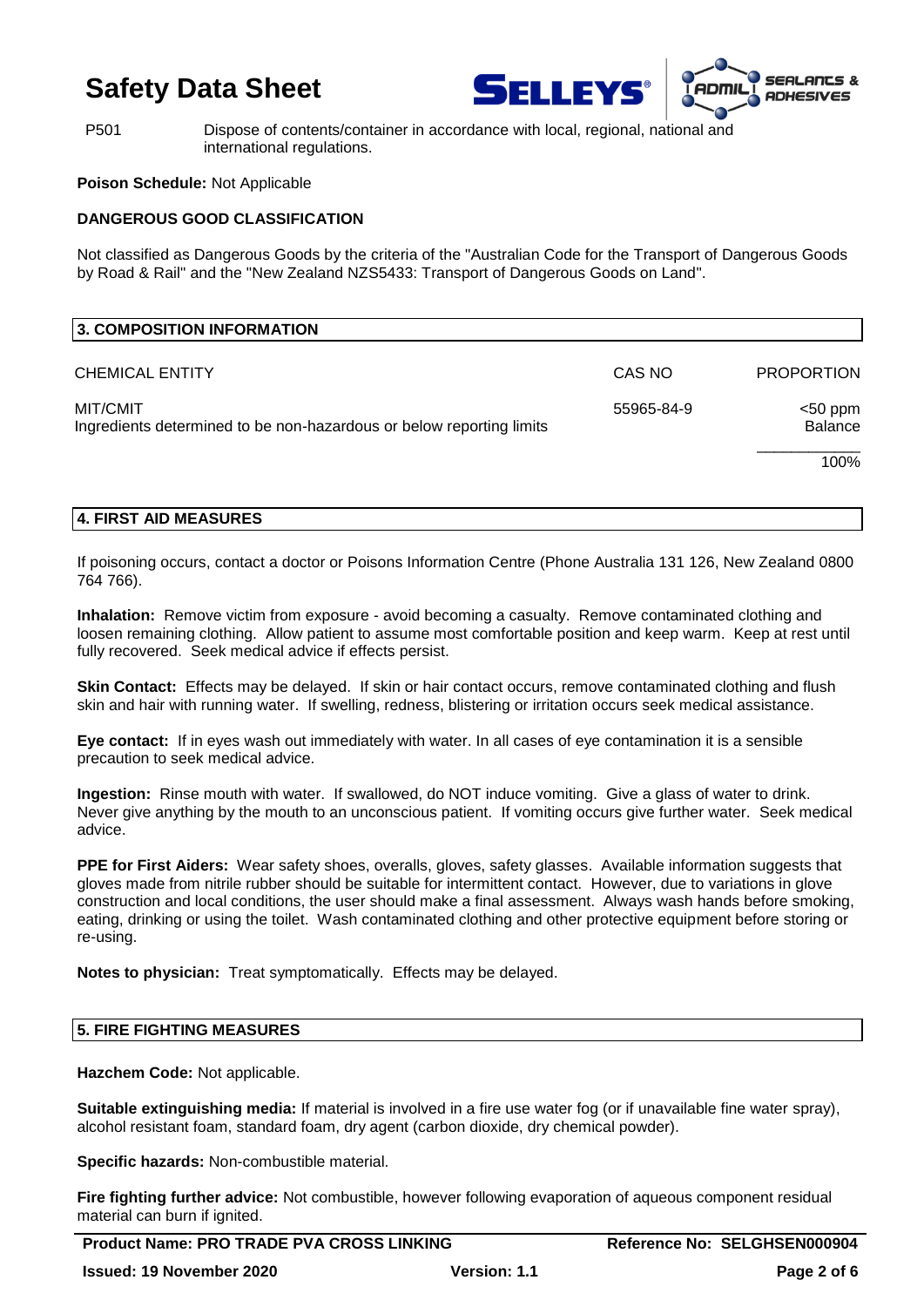



### **6. ACCIDENTAL RELEASE MEASURES**

#### **SMALL SPILLS**

Wear protective equipment to prevent skin and eye contamination. Avoid inhalation of vapours or dust. Wipe up with absorbent (clean rag or paper towels). Collect and seal in properly labelled containers or drums for disposal.

### **LARGE SPILLS**

Clear area of all unprotected personnel. Slippery when spilt. Avoid accidents, clean up immediately. Wear protective equipment to prevent skin and eye contamination and the inhalation of vapours. Work up wind or increase ventilation. Contain - prevent run off into drains and waterways. Use absorbent (soil, sand or other inert material). Collect and seal in properly labelled containers or drums for disposal. If contamination of crops, sewers or waterways has occurred advise local emergency services.

#### **Dangerous Goods - Initial Emergency Response Guide No:** Not applicable

#### **7. HANDLING AND STORAGE**

**Handling:** Avoid eye contact and skin contact. Avoid inhalation of vapour, mist or aerosols.

**Storage:** Store in a cool, dry, well-ventilated place and out of direct sunlight. Store away from foodstuffs. Store away from incompatible materials described in Section 10. Store away from sources of heat and/or ignition. Keep container standing upright. Keep containers closed when not in use - check regularly for leaks.

## **8. EXPOSURE CONTROLS / PERSONAL PROTECTION**

**National occupational exposure limits:** No value assigned for this specific material by Safe Work Australia.

**Biological Limit Values:** As per the "National Model Regulations for the Control of Workplace Hazardous Substances (Safe Work Australia)" the ingredients in this material do not have a Biological Limit Allocated.

**Engineering Measures:** Natural ventilation should be adequate under normal use conditions.

**Personal Protection Equipment:** SAFETY SHOES, OVERALLS, GLOVES, SAFETY GLASSES.

Wear safety shoes, overalls, gloves, safety glasses. Available information suggests that gloves made from nitrile rubber should be suitable for intermittent contact. However, due to variations in glove construction and local conditions, the user should make a final assessment. Always wash hands before smoking, eating, drinking or using the toilet. Wash contaminated clothing and other protective equipment before storing or re-using.

**Hygiene measures:** Keep away from food, drink and animal feeding stuffs. When using do not eat, drink or smoke. Wash hands prior to eating, drinking or smoking. Avoid contact with clothing. Avoid eye contact and skin contact. Avoid inhalation of vapour, mist or aerosols. Ensure that eyewash stations and safety showers are close to the workstation location.

## **9. PHYSICAL AND CHEMICAL PROPERTIES**

**Form:** Liquid **Colour:** Milky white **Odour:** Slight

**Solubility:** Miscible with water **Specific Gravity:** Approx. 1.08 **Relative Vapour Density (air=1):** >1 **Vapour Pressure (20 °C):** N Av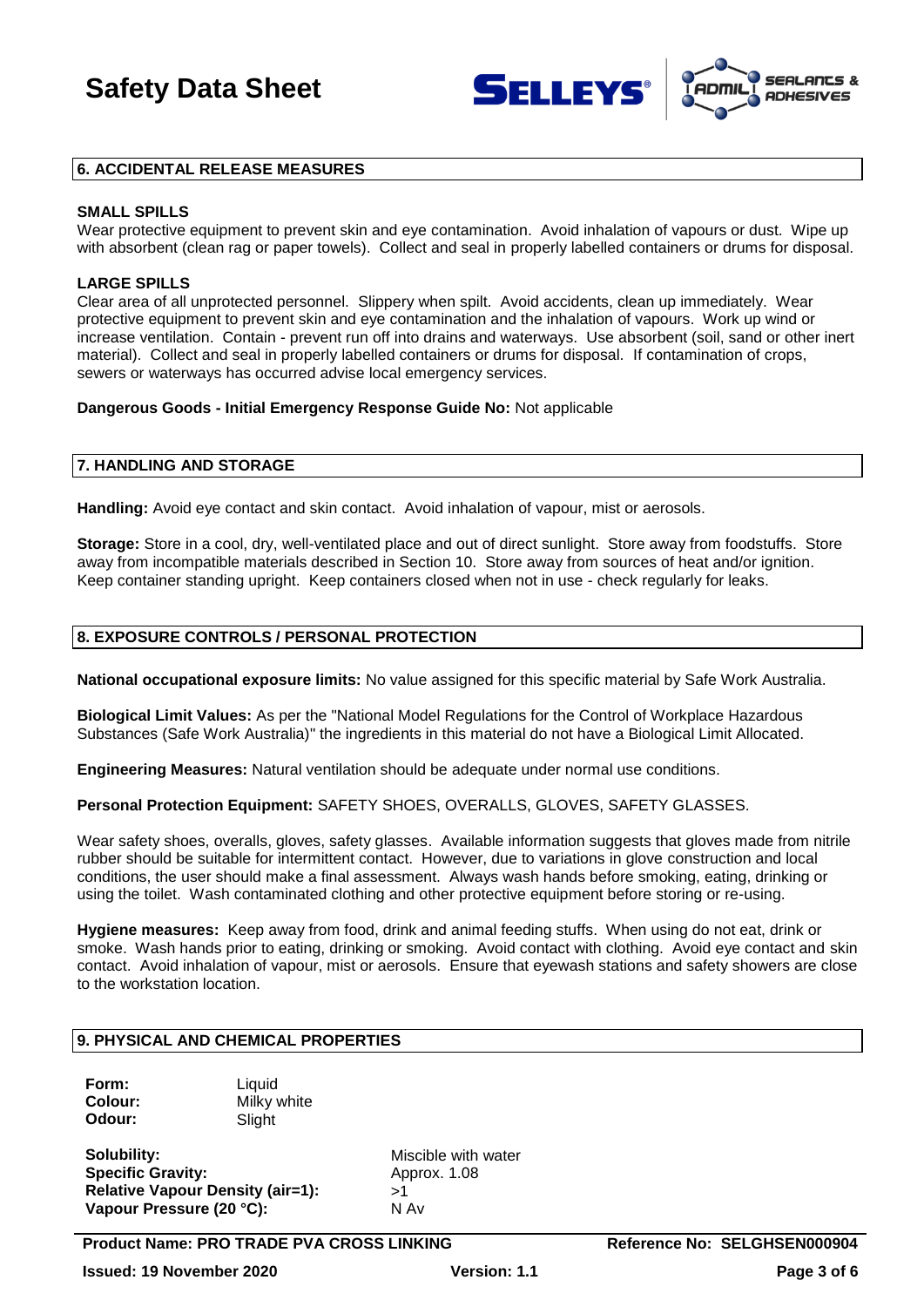



**Flash Point (°C):**  $>100$ **Flammability Limits (%):** N App **Autoignition Temperature (°C):** N Av **Melting Point/Range (°C):** N Av **Boiling Point/Range (°C):** N Av<br> **pH:** 2.8 -**Viscosity:** N Av **Total VOC (g/Litre):** N Av

**pH:** 2.8 - 3.5

(Typical values only - consult specification sheet)  $N Av = Not available, N App = Not applicable$ 

### **10. STABILITY AND REACTIVITY**

**Chemical stability:** This material is thermally stable when stored and used as directed.

**Conditions to avoid:** Elevated temperatures and sources of ignition.

**Incompatible materials:** Oxidising agents.

**Hazardous decomposition products:** Oxides of carbon and nitrogen, smoke and other toxic fumes.

**Hazardous reactions:** No known hazardous reactions.

## **11. TOXICOLOGICAL INFORMATION**

No adverse health effects expected if the product is handled in accordance with this Safety Data Sheet and the product label. Symptoms or effects that may arise if the product is mishandled and overexposure occurs are:

#### **Acute Effects**

**Inhalation:** Material may be an irritant to mucous membranes and respiratory tract.

**Skin contact:** Contact with skin may result in irritation. A skin sensitiser. Repeated or prolonged skin contact may lead to allergic contact dermatitis.

**Ingestion:** Swallowing can result in nausea, vomiting and irritation of the gastrointestinal tract.

**Eye contact:** May be an eye irritant.

#### **Acute toxicity**

**Inhalation:** This material has been classified as non-hazardous. Acute toxicity estimate (based on ingredients): LC50 > 20.0 mg/L for vapours or LC50 > 5.0 mg/L for dust and mist or LC50 > 20,000 ppm for gas

**Skin contact:** This material has been classified as non-hazardous. Acute toxicity estimate (based on ingredients): >2,000 mg/Kg bw

**Ingestion:** This material has been classified as non-hazardous. Acute toxicity estimate (based on ingredients): >2,000 mg/Kg bw

**Corrosion/Irritancy:** Eye: this material has been classified as not corrosive or irritating to eyes. Skin: this material has been classified as not corrosive or irritating to skin.

**Sensitisation:** Inhalation: this material has been classified as not a respiratory sensitiser. Skin: this material has been classified as a Category 1 Hazard (skin sensitiser).

**Aspiration hazard:** This material has been classified as non-hazardous.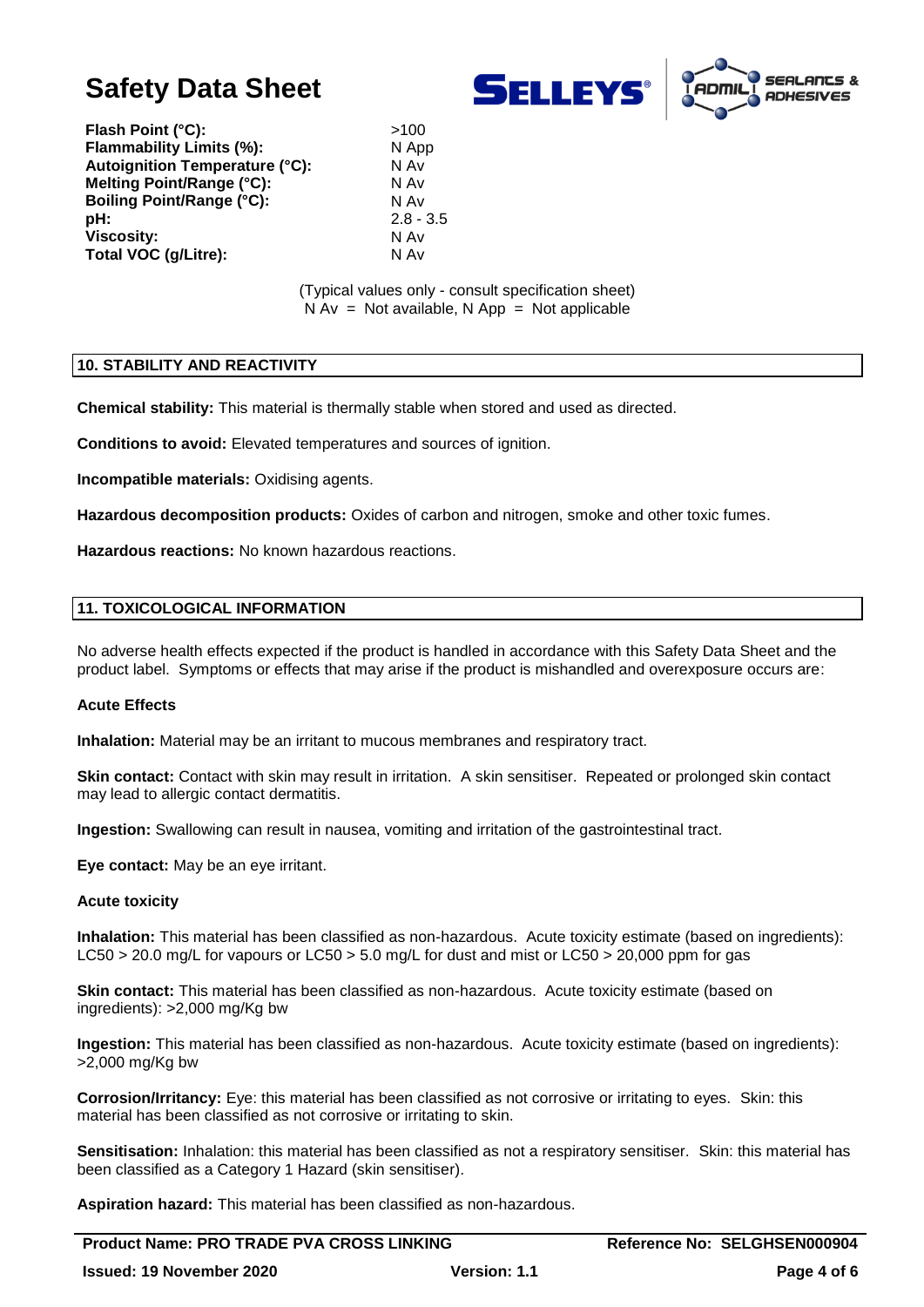



**Specific target organ toxicity (single exposure):** This material has been classified as non-hazardous.

**Chronic Toxicity**

**Mutagenicity:** This material has been classified as non-hazardous.

**Carcinogenicity:** This material has been classified as non-hazardous.

**Reproductive toxicity (including via lactation):** This material has been classified as non-hazardous.

**Specific target organ toxicity (repeat exposure):** This material has been classified as non-hazardous.

### **12. ECOLOGICAL INFORMATION**

Avoid contaminating waterways.

**Acute aquatic hazard:** This material has been classified as non-hazardous. Acute toxicity estimate (based on ingredients): >100 mg/L

**Long-term aquatic hazard:** This material has been classified as non-hazardous. Non-rapidly or rapidly degradable substance for which there are adequate chronic toxicity data available OR in the absence of chronic toxicity data, Acute toxicity estimate (based on ingredients): >100 mg/L, where the substance is not rapidly degradable and/or BCF  $<$  500 and/or log  $K_{ow}$   $<$  4.

**Ecotoxicity:** No information available.

**Persistence and degradability:** No information available.

**Bioaccumulative potential:** No information available.

**Mobility:** No information available.

## **13. DISPOSAL CONSIDERATIONS**

Persons conducting disposal, recycling or reclamation activities should ensure that appropriate personal protection equipment is used, see "Section 8. Exposure Controls and Personal Protection" of this SDS.

If possible material and its container should be recycled. If material or container cannot be recycled, dispose in accordance with local, regional, national and international Regulations.

#### **14. TRANSPORT INFORMATION**

#### **ROAD AND RAIL TRANSPORT**

Not classified as Dangerous Goods by the criteria of the "Australian Code for the Transport of Dangerous Goods by Road & Rail" and the "New Zealand NZS5433: Transport of Dangerous Goods on Land".

#### **MARINE TRANSPORT**

Not classified as Dangerous Goods by the criteria of the International Maritime Dangerous Goods Code (IMDG Code) for transport by sea.

#### **AIR TRANSPORT**

Not classified as Dangerous Goods by the criteria of the International Air Transport Association (IATA) Dangerous Goods Regulations for transport by air.

## **15. REGULATORY INFORMATION**

## **Product Name: PRO TRADE PVA CROSS LINKING THE REFERENCE REFERENCE REFERENCE REFERENCE PROTEING**